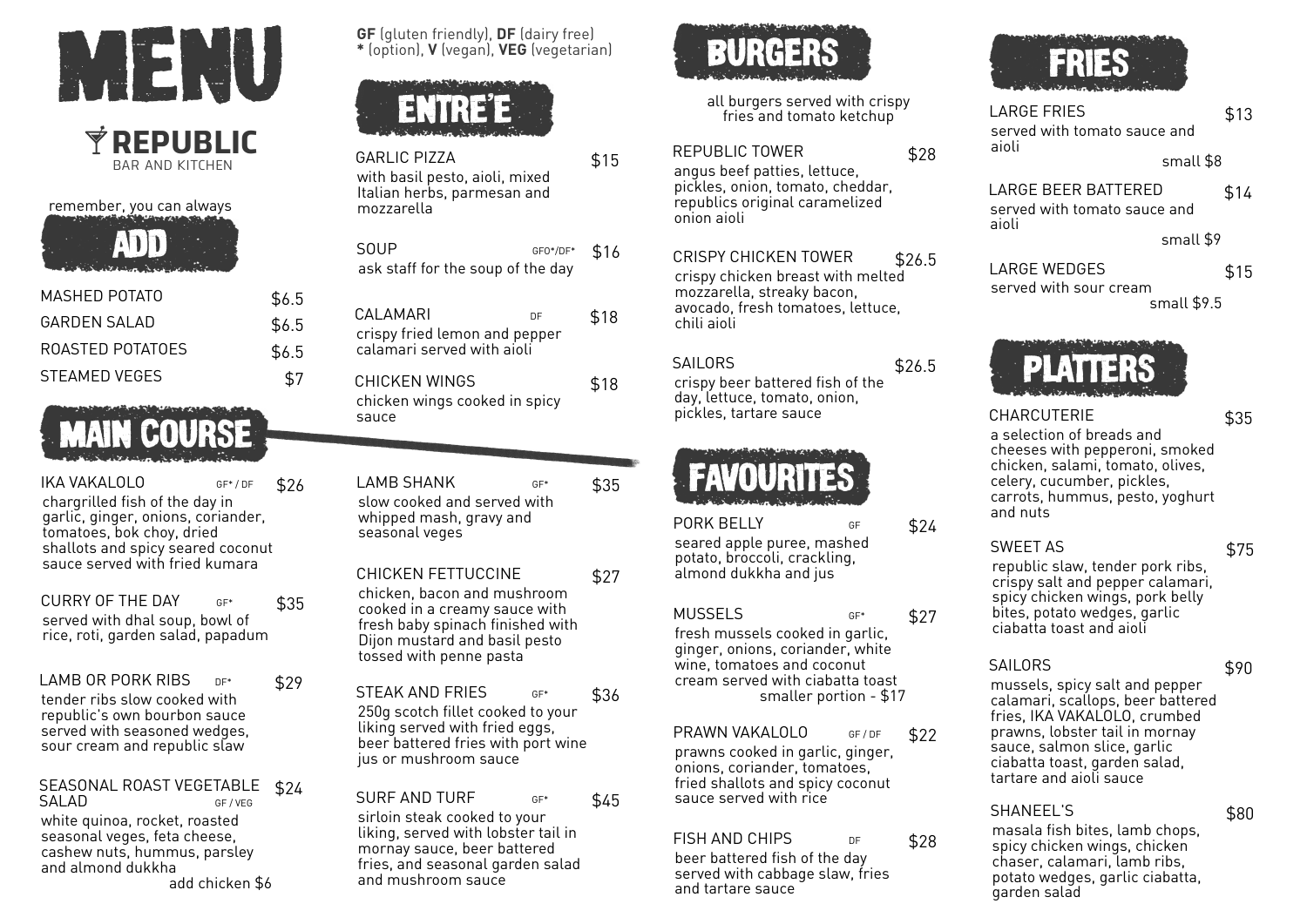

\$18

# **REPUBLIC** BAR AND KITCHEN



| CHICKEN WINGS                 | \$18 |
|-------------------------------|------|
| chicken wings cooked in spicy |      |
| sauce                         |      |

| <b>SPICY CALAMARI</b>             |  |
|-----------------------------------|--|
| crispy fried calamari served with |  |
| garden salad, lemon and aioli     |  |

- MASALA FISH BITES DE\* deep fried in special spices finished with chili, garlic and coriander with tartare sauce \$17
- CHICKEN OR FISH CHASER cooked in spicy chaser sauce, onion, garlic, ginger, coriander, fresh chillies and side salad \$18



LARGE FRIES served with tomato sauce and aioli \$13

small \$8

LARGE WEDGES served with sour cream small \$9.5 \$15



all our pizza uses republics own Neapolitan pizza sauce and mozzarella cheese

SMOKED CHICKEN house smoked chicken, bacon, spinach, camembert, red onions, cashew nuts, cranberry sauce \$27

THE REPUBLIC OF MANUKAU bacon, pepperoni, salami, mushrooms and red onions topped with a BBQ sauce swirl \$27

**MARGARITA** fresh tomatoes with basil, buffalo mozzarella and balsamic glaze drizzle \$26

VEGE DELIGHT baby spinach, tomatoes, onion, capsicum, mushrooms and ricotta cheese \$26

SPICY NEW ZEALAND LAMB lamb marinated in fresh chillies, spinach, cajun spices, fresh lemon juice, jalapeños, red onion, garlic, roasted red capsicum with yoghurt swirl \$27

BUTTER CHICKEN marinated chicken in spice, spinach, red onion, roasted red peppers, cashew nuts, fresh cucumber slices and yoghurt swirl



# REPUBLIC SUNDAE

served with vanilla and chocolate ice cream, wafers, chocolate crumbs and sauces

CARAMELIZED BANANA

served with vanilla ice cream, wafers, chocolate crumbs and caramel sauce

| HAWAIIAN                                  | \$26 |
|-------------------------------------------|------|
| mozzarella, ham, pineapple and<br>oregano |      |

HAM AND CHEESE mozzarella, ham and oregano  $$22$ 

SMOKED SALMON smoked pink salmon, rocket, \$27

onion, capers, capsicum, cream cheese

## CHEESE HEAVEN

garlic, parmesan, mozzarella, feta and ricotta cheese, and oregano, with a sweet chili swirl

PEPPERONI CHEESE mozzarella, ricotta and oregano, chili flakes \$26



\$27

# FREE RANGE BACON \$2 MUSHROOMS \$4 EXTRA CHEESE \$3 SMOKED CHICKEN  $$4$

DECONSTRUCTED BLACK FOREST CAKE \$14

gateau of chocolate sponge, chocolate ganache, cream, dark cherry compote and chocolate shavings

#### CHEESE CAKE

\$15

served with vanilla ice cream, wafers, chocolate crumbs and caramel sauce. Ask staff for the flavour of the week



CHARCUTERIE

\$35

a selection of breads and cheeses with pepperoni, smoked chicken, salami, tomato, olives, celery, cucumber, pickles, carrots, hummus, pesto, yoghurt and nuts

# SWEET AS

\$26

\$14

\$12

republic slaw, tender pork ribs, crispy salt and pepper calamari, spicy chicken wings, pork belly bites, potato wedges, garlic ciabatta toast and aioli

## SAILORS

\$90

\$80

\$75

mussels, spicy salt and pepper calamari, scallops, beer battered fries, IKA VAKALOLO, crumbed prawns, lobster tail in mornay sauce, salmon slice, garlic ciabatta toast, garden salad, tartare and aioli sauce

# SHANEEL'S

masala fish bites, lamb chops, spicy chicken wings, chicken chaser, calamari, lamb ribs, potato wedges, garlic ciabatta, garden salad